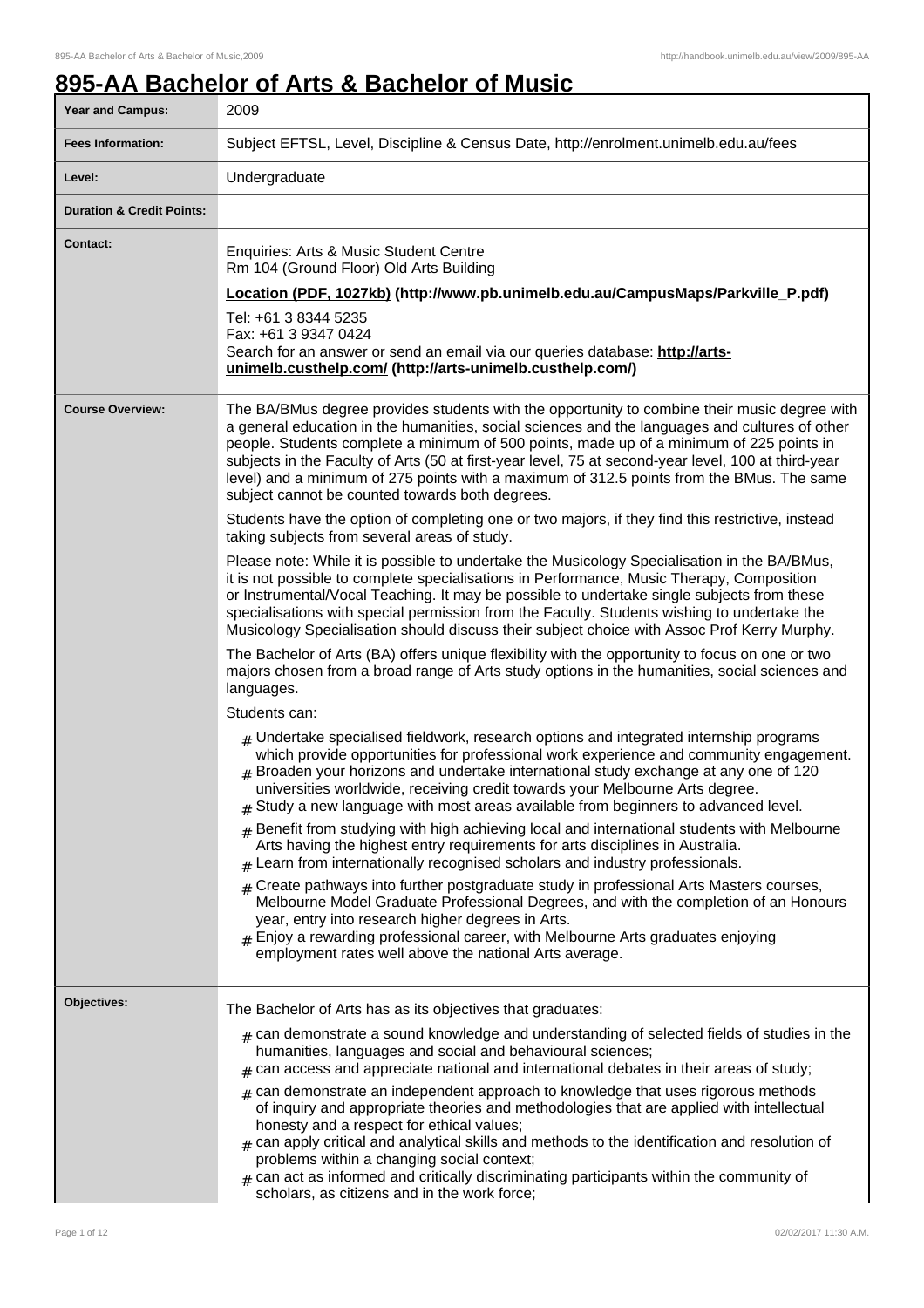| <b>Course Structure &amp;</b><br><b>Available Subjects:</b> | $_{\#}$ can communicate effectively and, in the case of those students undertaking a language<br>major, are able to read, write and speak another language with fluency and appreciate its<br>cultural context:<br>qualify for employment in a wide range of occupations;<br>#<br>$#$ have a continuing committment to learning;<br>are proficient in the use of appropriate modern technologies, such as the computer and<br>#<br>other IT systems, for the acquisition, processing and interpretation of dat<br>For the course objectives of the Bachelor of Music, see http://handbook.unimelb.edu.au/<br>view/2009/655-AA (http://handbook.unimelb.edu.au/view/2009/655-AA)<br>Students complete a minimum of 500 points, consisting of a minimum of 225 points in subjects<br>in the Faculty of Arts (50 at first-year level, 75 at second-year level, 100 at third-year level) and<br>a minimum of 275 points from the BMus. The same subject cannot be counted towards both |
|-------------------------------------------------------------|------------------------------------------------------------------------------------------------------------------------------------------------------------------------------------------------------------------------------------------------------------------------------------------------------------------------------------------------------------------------------------------------------------------------------------------------------------------------------------------------------------------------------------------------------------------------------------------------------------------------------------------------------------------------------------------------------------------------------------------------------------------------------------------------------------------------------------------------------------------------------------------------------------------------------------------------------------------------------------|
|                                                             | degrees.                                                                                                                                                                                                                                                                                                                                                                                                                                                                                                                                                                                                                                                                                                                                                                                                                                                                                                                                                                           |
| Majors/Minors/<br><b>Specialisations</b>                    | Arts majors                                                                                                                                                                                                                                                                                                                                                                                                                                                                                                                                                                                                                                                                                                                                                                                                                                                                                                                                                                        |
|                                                             | Major/Minor/Specialisation                                                                                                                                                                                                                                                                                                                                                                                                                                                                                                                                                                                                                                                                                                                                                                                                                                                                                                                                                         |
|                                                             | American Studies Major                                                                                                                                                                                                                                                                                                                                                                                                                                                                                                                                                                                                                                                                                                                                                                                                                                                                                                                                                             |
|                                                             | Ancient, Medieval & Early Modern Studies Major                                                                                                                                                                                                                                                                                                                                                                                                                                                                                                                                                                                                                                                                                                                                                                                                                                                                                                                                     |
|                                                             | Anthropology                                                                                                                                                                                                                                                                                                                                                                                                                                                                                                                                                                                                                                                                                                                                                                                                                                                                                                                                                                       |
|                                                             | Arabic Studies Major                                                                                                                                                                                                                                                                                                                                                                                                                                                                                                                                                                                                                                                                                                                                                                                                                                                                                                                                                               |
|                                                             | Art History Major                                                                                                                                                                                                                                                                                                                                                                                                                                                                                                                                                                                                                                                                                                                                                                                                                                                                                                                                                                  |
|                                                             | Asian Studies Major                                                                                                                                                                                                                                                                                                                                                                                                                                                                                                                                                                                                                                                                                                                                                                                                                                                                                                                                                                |
|                                                             | Australian Indigenous Studies Major                                                                                                                                                                                                                                                                                                                                                                                                                                                                                                                                                                                                                                                                                                                                                                                                                                                                                                                                                |
|                                                             | Australian Studies Major                                                                                                                                                                                                                                                                                                                                                                                                                                                                                                                                                                                                                                                                                                                                                                                                                                                                                                                                                           |
|                                                             | Chinese Language Major                                                                                                                                                                                                                                                                                                                                                                                                                                                                                                                                                                                                                                                                                                                                                                                                                                                                                                                                                             |
|                                                             | Chinese Studies Major                                                                                                                                                                                                                                                                                                                                                                                                                                                                                                                                                                                                                                                                                                                                                                                                                                                                                                                                                              |
|                                                             | Cinema Studies Major                                                                                                                                                                                                                                                                                                                                                                                                                                                                                                                                                                                                                                                                                                                                                                                                                                                                                                                                                               |
|                                                             | Classical Studies & Archaeology Major                                                                                                                                                                                                                                                                                                                                                                                                                                                                                                                                                                                                                                                                                                                                                                                                                                                                                                                                              |
|                                                             | Creative Writing Major                                                                                                                                                                                                                                                                                                                                                                                                                                                                                                                                                                                                                                                                                                                                                                                                                                                                                                                                                             |
|                                                             | Criminology Major                                                                                                                                                                                                                                                                                                                                                                                                                                                                                                                                                                                                                                                                                                                                                                                                                                                                                                                                                                  |
|                                                             | Cultural Studies Major                                                                                                                                                                                                                                                                                                                                                                                                                                                                                                                                                                                                                                                                                                                                                                                                                                                                                                                                                             |
|                                                             | Development Studies Major                                                                                                                                                                                                                                                                                                                                                                                                                                                                                                                                                                                                                                                                                                                                                                                                                                                                                                                                                          |
|                                                             | English Literary Studies Major                                                                                                                                                                                                                                                                                                                                                                                                                                                                                                                                                                                                                                                                                                                                                                                                                                                                                                                                                     |
|                                                             | English Language Studies Major                                                                                                                                                                                                                                                                                                                                                                                                                                                                                                                                                                                                                                                                                                                                                                                                                                                                                                                                                     |
|                                                             | Environmental Studies Major                                                                                                                                                                                                                                                                                                                                                                                                                                                                                                                                                                                                                                                                                                                                                                                                                                                                                                                                                        |
|                                                             | European Studies Major                                                                                                                                                                                                                                                                                                                                                                                                                                                                                                                                                                                                                                                                                                                                                                                                                                                                                                                                                             |
|                                                             | French Major                                                                                                                                                                                                                                                                                                                                                                                                                                                                                                                                                                                                                                                                                                                                                                                                                                                                                                                                                                       |
|                                                             | Gender Studies Major                                                                                                                                                                                                                                                                                                                                                                                                                                                                                                                                                                                                                                                                                                                                                                                                                                                                                                                                                               |
|                                                             | Geography Major                                                                                                                                                                                                                                                                                                                                                                                                                                                                                                                                                                                                                                                                                                                                                                                                                                                                                                                                                                    |
|                                                             | German Major                                                                                                                                                                                                                                                                                                                                                                                                                                                                                                                                                                                                                                                                                                                                                                                                                                                                                                                                                                       |
| Page 2 of 12                                                | 02/02/2017 11:30 A.M.                                                                                                                                                                                                                                                                                                                                                                                                                                                                                                                                                                                                                                                                                                                                                                                                                                                                                                                                                              |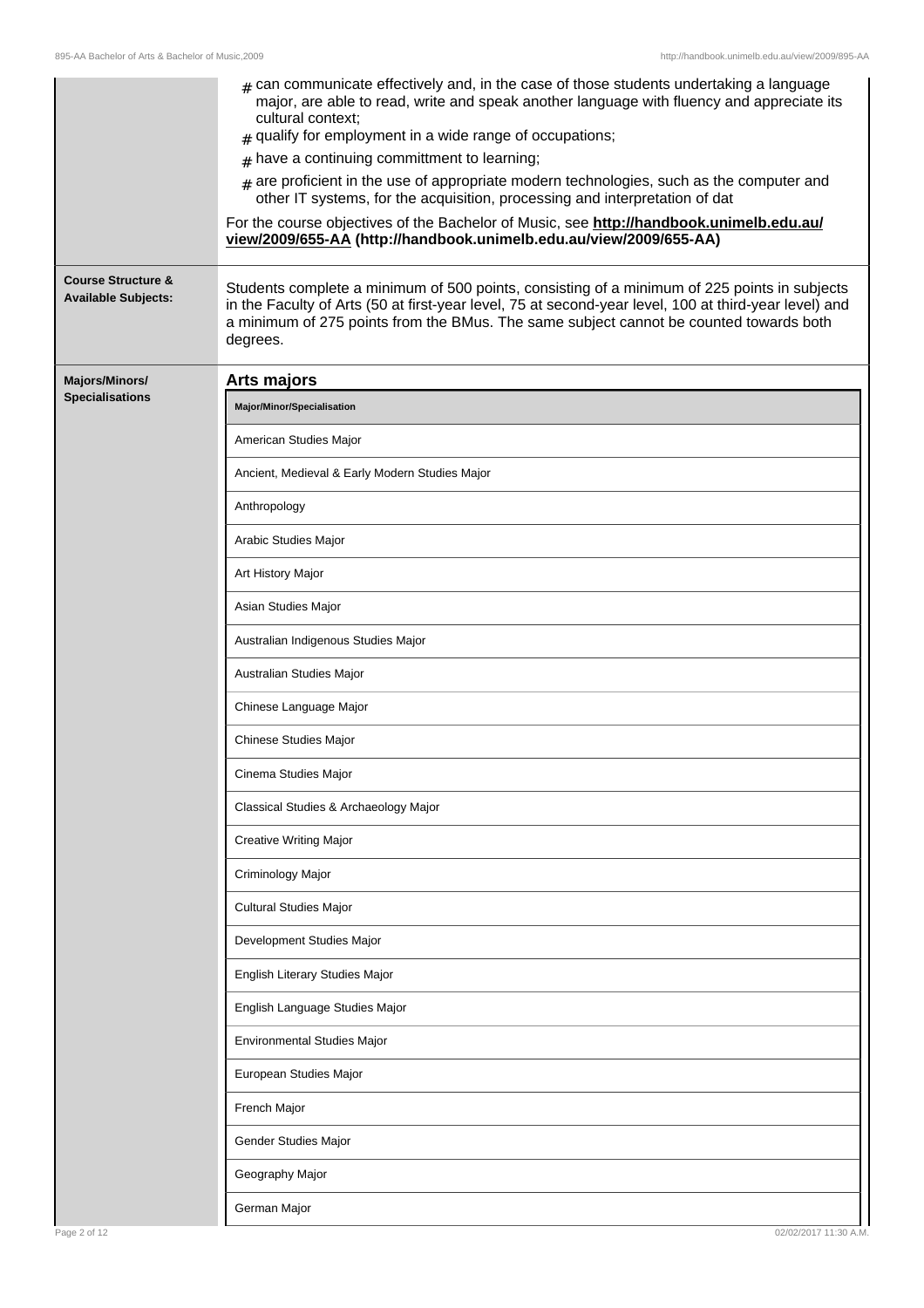|                         | <b>Hebrew Major</b>                                                                                                                                                                                                                                                                                                                                                                                                                                                                                                                                                                                    |
|-------------------------|--------------------------------------------------------------------------------------------------------------------------------------------------------------------------------------------------------------------------------------------------------------------------------------------------------------------------------------------------------------------------------------------------------------------------------------------------------------------------------------------------------------------------------------------------------------------------------------------------------|
|                         | <b>History Major</b>                                                                                                                                                                                                                                                                                                                                                                                                                                                                                                                                                                                   |
|                         | History & Philosophy of Science Major                                                                                                                                                                                                                                                                                                                                                                                                                                                                                                                                                                  |
|                         | Indonesian Major                                                                                                                                                                                                                                                                                                                                                                                                                                                                                                                                                                                       |
|                         | International Studies Major                                                                                                                                                                                                                                                                                                                                                                                                                                                                                                                                                                            |
|                         | <b>Islamic Studies Major</b>                                                                                                                                                                                                                                                                                                                                                                                                                                                                                                                                                                           |
|                         | Italian Major                                                                                                                                                                                                                                                                                                                                                                                                                                                                                                                                                                                          |
|                         | Japanese Major                                                                                                                                                                                                                                                                                                                                                                                                                                                                                                                                                                                         |
|                         | Jewish Studies Major                                                                                                                                                                                                                                                                                                                                                                                                                                                                                                                                                                                   |
|                         | Linguistics & Applied Linguistics Major                                                                                                                                                                                                                                                                                                                                                                                                                                                                                                                                                                |
|                         | Modern Greek Major                                                                                                                                                                                                                                                                                                                                                                                                                                                                                                                                                                                     |
|                         | Philosophy Major                                                                                                                                                                                                                                                                                                                                                                                                                                                                                                                                                                                       |
|                         | Planning and Design Major                                                                                                                                                                                                                                                                                                                                                                                                                                                                                                                                                                              |
|                         | Political Science Major                                                                                                                                                                                                                                                                                                                                                                                                                                                                                                                                                                                |
|                         | Psychology Major                                                                                                                                                                                                                                                                                                                                                                                                                                                                                                                                                                                       |
|                         | Russian Major                                                                                                                                                                                                                                                                                                                                                                                                                                                                                                                                                                                          |
|                         | Social Theory Major                                                                                                                                                                                                                                                                                                                                                                                                                                                                                                                                                                                    |
|                         | Socio-legal Studies Major                                                                                                                                                                                                                                                                                                                                                                                                                                                                                                                                                                              |
|                         | Sociology Major                                                                                                                                                                                                                                                                                                                                                                                                                                                                                                                                                                                        |
|                         | Spanish Major                                                                                                                                                                                                                                                                                                                                                                                                                                                                                                                                                                                          |
|                         | Swedish Major                                                                                                                                                                                                                                                                                                                                                                                                                                                                                                                                                                                          |
|                         | Theatre Studies Major                                                                                                                                                                                                                                                                                                                                                                                                                                                                                                                                                                                  |
| <b>Subject Options:</b> | As well as the completion of 220 points of BA study, four further basic rules apply;                                                                                                                                                                                                                                                                                                                                                                                                                                                                                                                   |
|                         | <b>Breadth of study requirements:</b><br>No more than 150 points may taken in any one area of study. This consists of a maximum of 25<br>points at first year level and 125 points at second/third year level.                                                                                                                                                                                                                                                                                                                                                                                         |
|                         | Subject year level entry requirements:<br>Level one subjects: Most level one subjects do not have prerequisites apart from admission<br>to a degree or diploma course. However, some language streams require the completion of<br>VCE or IB language study and/or completion of a placement test. This must be done before<br>you enrol. Level one subjects are not available to students enrolled in fourth-year honours,<br>postgraduate certificates, postgraduate diplomas, or masters programs. Level one subjects<br>cannot be credited to level two or three of the BA or BA combined degrees. |
|                         | Level two subjects Students should complete the level one requirements of their degree<br>before enrolling in a level two subject. Students must complete at least 50 points of level one<br>(four subjects) in order to enrol in a level two or two/three subject. Level two subjects are not<br>available to students enrolled in fourth-year honours, postgraduate certificates, postgraduate<br>diplomas, or masters programs. Level two subjects cannot be credited to level one or three of<br>the BA or BA combined degrees.                                                                    |
|                         | Level three subjects Students should complete the level two requirements of their degree                                                                                                                                                                                                                                                                                                                                                                                                                                                                                                               |

before enrolling in a level three subject. Students must complete at least 25 points of level two (usually two subjects) in order to enrol in a level three subject. Level three subjects are not available to students enrolled in fourth-year honours, postgraduate certificates, postgraduate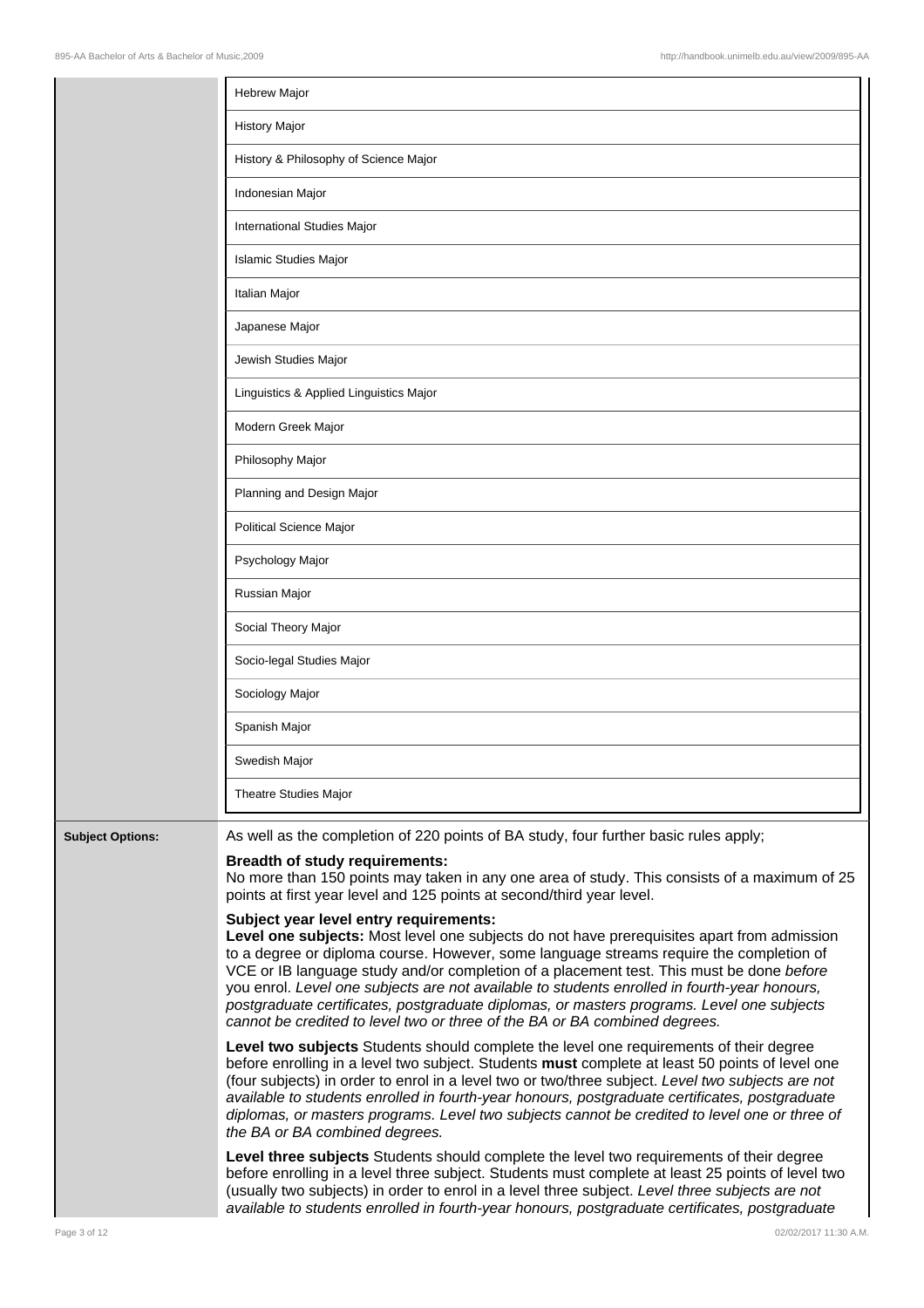diplomas, or masters programs. Level three subjects cannot be credited to level one or two of the BA or BA combined degrees.

Level four subjects are not available to students enrolled in undergraduate degrees, concurrent certificates, concurrent diplomas, graduate certificates, graduate diplomas or one-year masters programs. Level five subjects are not available to students enrolled in undergraduate degrees, concurrent certificates, concurrent diplomas, graduate certificates, or graduate diplomas.

Subject level rules apply to students in combined Arts degrees.

#### **Language study restrictions:**

The study of languages is encouraged in BA combined degrees, and language learning can be one outcome of the arts component, which allows for study of one language. As the BA also seeks to provide a broad base of learning in the humanities and social sciences, therefore a second language is not permitted for credit within the arts component of BA combined degrees.

#### **Arts-approved subject requirements:**

All arts subjects undertaken in this BA must be from the following arts-approved study areas. Non-arts approved subjects cannot be completed in a combined degree, even if they are included as part of a major.

all language subjects American studies Ancient, Medieval and Early Modern Studies (some non-arts approved subjects included) Anthropology Art History Asian Studies (some non-arts approved subjects included) Australian Indigenous Studies (some non-arts approved subjects included) Australian Studies Cinema Studies Classical studies and Archaeology Creative Writing **Criminology** Cultural Studies Development Studies (some non-art approved subjects included) English Literary Studies English as a Second Language English Language Studies Environmental Studies (some non-arts approved subjects included) European Studies Gender Studies Geography Hebrew and Jewish Studies History History and Philosophy of Science International Studies Islamic Studies Linguisitics and Applied Linguistics Philosophy Planning and Design Political Science Psychology Social Theory Socio-legal Studies Sociology Theatre Studies **All students are responsible for planning a course that satisfies course requirements.** The BA/BMus commenced phase out in 2007. First and second year course structures are included for indicative purposes only. **First Year**

| <b>Subject</b>              | <b>Study Period Commencement:</b> | <b>Credit</b><br>Points: |
|-----------------------------|-----------------------------------|--------------------------|
| 740-147 Practical Study 1-1 | Summer, Semester 1,<br>Semester 2 | 12.500                   |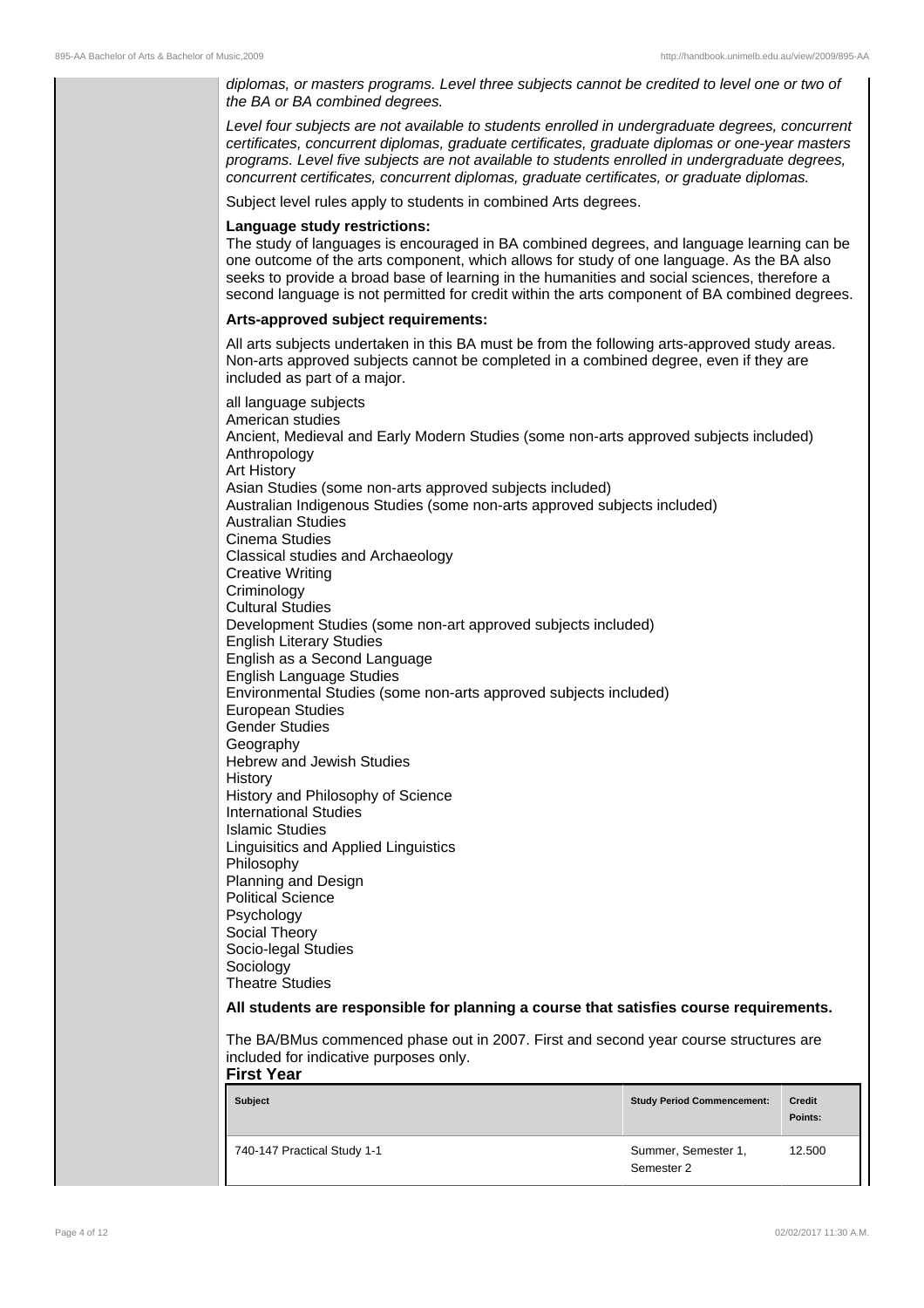| 740-148 Practical Study 1-2                                                                                                                                                                                                                                              |                                   |                          |
|--------------------------------------------------------------------------------------------------------------------------------------------------------------------------------------------------------------------------------------------------------------------------|-----------------------------------|--------------------------|
|                                                                                                                                                                                                                                                                          | Summer, Semester 1,<br>Semester 2 | 12.500                   |
| 740-141 Music Techniques 1-1                                                                                                                                                                                                                                             | Not offered 2009                  | 12.500                   |
| 740-149 Baroque and Classical Music                                                                                                                                                                                                                                      | Not offered 2009                  | 12.500                   |
| 740-140 Aural Studies 1                                                                                                                                                                                                                                                  | Year Long                         | 6.250                    |
| One Music Skills Elective 6.250                                                                                                                                                                                                                                          |                                   |                          |
| BA first year level subjects 25.000                                                                                                                                                                                                                                      |                                   |                          |
| <b>PLUS</b>                                                                                                                                                                                                                                                              |                                   |                          |
| Two Music Skills Electives 12.500<br><b>OR</b>                                                                                                                                                                                                                           |                                   |                          |
| One Academic or Applied Music Elective 12.500                                                                                                                                                                                                                            |                                   |                          |
| <b>Second Year</b>                                                                                                                                                                                                                                                       |                                   |                          |
| <b>Subject</b>                                                                                                                                                                                                                                                           | <b>Study Period Commencement:</b> | <b>Credit</b><br>Points: |
| 740-237 Practical Study 2-1                                                                                                                                                                                                                                              | Summer, Semester 1,<br>Semester 2 | 12.500                   |
| 740-238 Practical Study 2-2                                                                                                                                                                                                                                              | Summer, Semester 1,<br>Semester 2 | 12.500                   |
| 740-264 Music Techniques 2-1                                                                                                                                                                                                                                             | Summer, Semester 1                | 12.500                   |
| 740-129 Music Techniques 1-2                                                                                                                                                                                                                                             | Not offered 2009                  | 12.500                   |
|                                                                                                                                                                                                                                                                          |                                   |                          |
| Two Music Skills Elective 12.500                                                                                                                                                                                                                                         |                                   |                          |
|                                                                                                                                                                                                                                                                          |                                   |                          |
| BA first year level subjects 25.000                                                                                                                                                                                                                                      |                                   |                          |
|                                                                                                                                                                                                                                                                          |                                   |                          |
| <b>PLUS</b><br>One Music History subject 12.500<br><b>OR</b>                                                                                                                                                                                                             |                                   |                          |
|                                                                                                                                                                                                                                                                          |                                   |                          |
|                                                                                                                                                                                                                                                                          |                                   |                          |
| Subject                                                                                                                                                                                                                                                                  | <b>Study Period Commencement:</b> | <b>Credit</b>            |
|                                                                                                                                                                                                                                                                          |                                   | Points:                  |
| 740-347 Practical Study 3-1                                                                                                                                                                                                                                              | Summer, Semester 1,<br>Semester 2 | 12.500                   |
| 740-348 Practical Study 3-2                                                                                                                                                                                                                                              | Summer, Semester 1,<br>Semester 2 | 12.500                   |
| 740-229 Music Techniques 2-2                                                                                                                                                                                                                                             | Summer, Semester 2                | 12.500                   |
|                                                                                                                                                                                                                                                                          |                                   |                          |
|                                                                                                                                                                                                                                                                          |                                   |                          |
|                                                                                                                                                                                                                                                                          |                                   |                          |
|                                                                                                                                                                                                                                                                          |                                   |                          |
| <b>Subject</b>                                                                                                                                                                                                                                                           | <b>Study Period Commencement:</b> | <b>Credit</b><br>Points: |
| One Academic or Applied Music Elective 12.500<br><b>Third Year</b><br>Two Ensemble Electives (see below) 12.500<br>Two Academic or Applied Music Electives 25.000<br>BA second year level subjects 25.000<br><b>Fourth Year</b><br><b>EITHER</b><br>740-462 Dissertation | Year Long                         | 37.500                   |

BA second year level subjects 50.000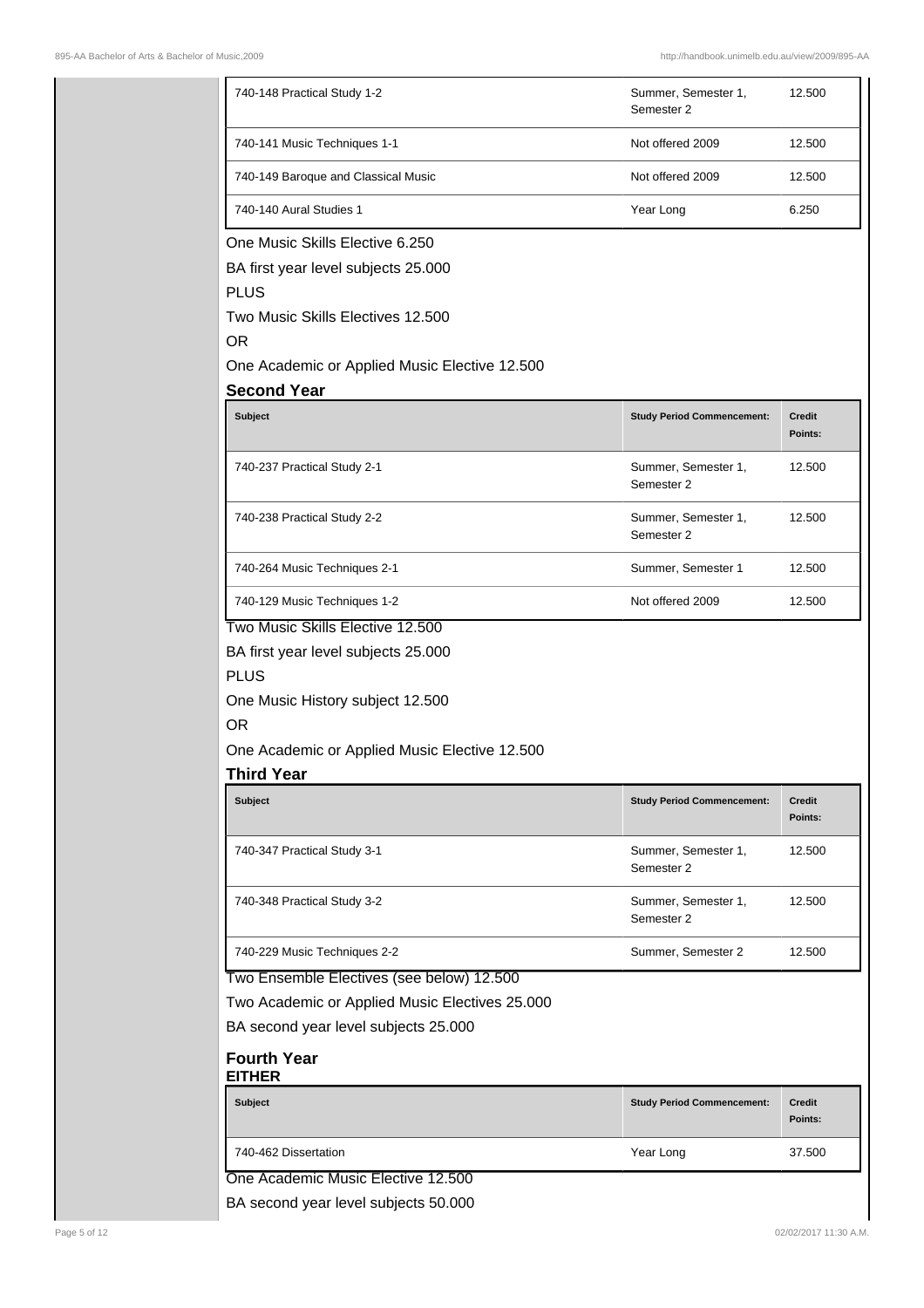## **OR**

3rd year Music Theory subject

Three Academic or Applied Music Electives 37.500

BA second year level subjects 50.000

#### **Fifth Year**

BA third year level subjects 100.000 **Music Skills Electives**

# **Important Notes regarding electives:**

- # Singers must take at least one of Language and Diction German, Italian, French and
- Spanish. Enrolment in these subjects for non-voice students is by special permission.  $#$  Year 1 pianists must take Art of Piano Teaching. Enrolment for all other students is by
- special permission.
- $#$  Minor Music Performance subjects are available by special permission only.

| <b>Subject</b>                           | <b>Study Period Commencement:</b> | <b>Credit</b><br>Points: |
|------------------------------------------|-----------------------------------|--------------------------|
| 740-115 Art of Piano Teaching            | Semester 1                        | 6.250                    |
| 740-102 Computing for Musicians          | Semester 1                        | 6.250                    |
| 740-212 Music Technology                 | Semester 2                        | 6.250                    |
| 740-285 Essay Writing for Music Subjects | Not offered 2009                  | 6.250                    |
| 740-150 Language and Diction French      | Not offered 2009                  | 6.250                    |
| 740-151 Language and Diction Spanish     | Not offered 2009                  | 6.250                    |
| 740-050 Language and Diction German      | Semester 1                        | 6.250                    |
| 740-051 Language and Diction Italian     | Not offered 2009                  | 6.250                    |
| 740-191 Minor Music Performance 1        | Semester 1, Semester 2            | 6.250                    |
| 740-192 Minor Music Performance 2        | Semester 1, Semester 2            | 6.250                    |
| 740-291 Minor Music Performance 3        | Semester 1, Semester 2            | 6.250                    |
| 740-292 Minor Music Performance 4        | Semester 1, Semester 2            | 6.250                    |

## **Music Skills Electives - Ensemble Electives**

# **Audition and Special Permission requirements.**

A number of ensembles require an audition or special permission before enrolment can be approved. During the re-enrolment period, all ensemble selections will be processed with provisional approval. These enrolments will then be reviewed by Ensemble Directors, in the context of results, and students will be advised in late December/early January whether an audition/special permission will be needed before ensemble enrolment can be confirmed. Auditions will be held during February. The Faculty reserves the right to alter ensemble enrolments according to audition/special permission requirements.

#### **Subject levels**

Most ensembles are offered at 1st, 2nd and 3rd year levels. See ensemble subject descriptions for the relevant year level subject code.

| <b>Subject</b>                            | <b>Study Period Commencement:</b> | <b>Credit</b><br>Points: |
|-------------------------------------------|-----------------------------------|--------------------------|
| 740-118 Acting for Singers 1#             | Not offered 2009                  | 6.250                    |
| 740-119 Acting for Singers 2#             | Not offered 2009                  | 6.250                    |
| 740-120 African Drum and Dance Ensemble 1 | Semester 1                        | 6.250                    |
| 740-121 African Drum and Dance Ensemble 2 | Semester 2                        | 6.250                    |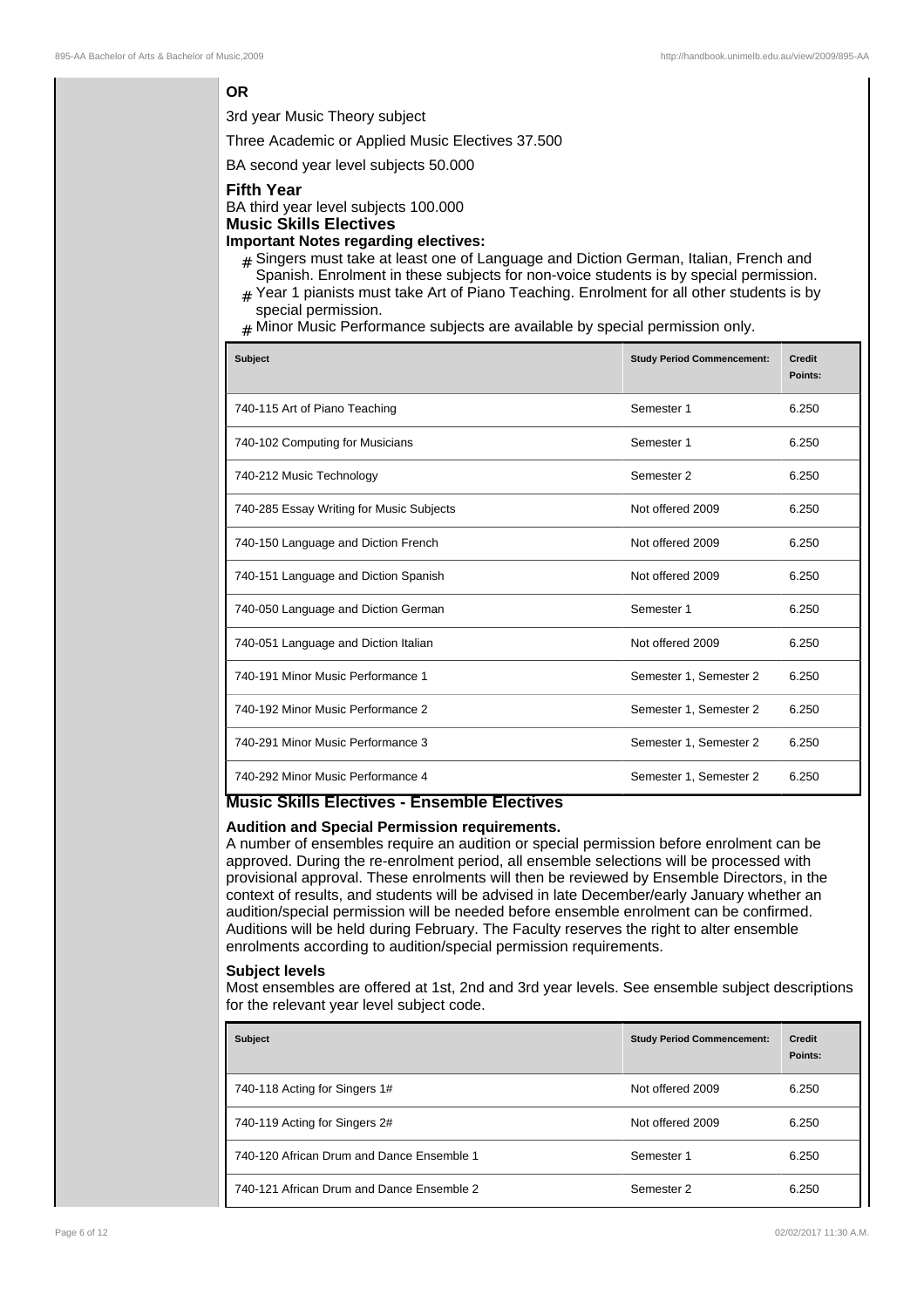| 740-142 Baroque Ensemble 1                      | Semester 1             | 6.250 |
|-------------------------------------------------|------------------------|-------|
| 740-143 Baroque Ensemble 2                      | Semester 2             | 6.250 |
| 740-152 Big Band 1                              | Semester 1             | 6.250 |
| 740-153 Big Band 2                              | Semester 2             | 6.250 |
| 740-154 Brass Ensemble 1#                       | Not offered 2009       | 6.250 |
| 740-155 Brass Ensemble 2#                       | Not offered 2009       | 6.250 |
| 740-133 Chamber Music 1                         | Semester 1             | 6.250 |
| 740-134 Chamber Music 2                         | Semester 2             | 6.250 |
| 740-233 Chamber Music 3                         | Semester 1, Semester 2 | 6.250 |
| 740-234 Chamber Music 4                         | Semester 1, Semester 2 | 6.250 |
| 740-333 Chamber Music 3-1                       | Semester 1, Semester 2 | 6.250 |
| 740-334 Chamber Music 3-2                       | Semester 1, Semester 2 | 6.250 |
| 740-433 Chamber Music 4-1                       | Semester 1, Semester 2 | 6.250 |
| 740-444 Chamber Music 4-2                       | Semester 1, Semester 2 | 6.250 |
| 740-172 Chamber Orchestra 1                     | Semester 1             | 6.250 |
| 740-173 Chamber Orchestra 2                     | Semester 2             | 6.250 |
| 740-156 Clarinet Ensemble 1#                    | Not offered 2009       | 6.250 |
| 740-158 Early Voices 1                          | Semester 1             | 6.250 |
| 740-159 Early Voices 2                          | Semester 2             | 6.250 |
| 740-160 Faculty of Music Choir 1#               | Semester 1             | 6.250 |
| 740-161 Faculty of Music Choir 2#               | Semester 2             | 6.250 |
| 740-166 Famous Opera Choruses 1#                | Semester 2             | 6.250 |
| 740-181 Flute Ensemble 1#                       | Semester 1             | 6.250 |
| 740-193 Flute Ensemble 2#                       | Semester 2             | 6.250 |
| 740-164 Gamelan 1                               | Not offered 2009       | 6.250 |
| 740-165 Gamelan 2                               | Not offered 2009       | 6.250 |
| 740-168 Guitar Ensemble 1#                      | Semester 1             | 6.250 |
| 740-169 Guitar Ensemble 2#                      | Semester 2             | 6.250 |
| 740-170 Melbourne Collegium 1                   | Not offered 2009       | 6.250 |
| 740-171 Melbourne Collegium 2                   | Not offered 2009       | 6.250 |
| 740-162 MelbourneUniversitySymphonyOrchestra 1# | Semester 1             | 6.250 |
| 740-163 MelbourneUniversitySymphonyOrchestra 2# | Semester 2             | 6.250 |
| 740-174 New Audience Ensemble 1#                | Not offered 2009       | 6.250 |
| 740-175 New Audience Ensemble 2#                | Not offered 2009       | 6.250 |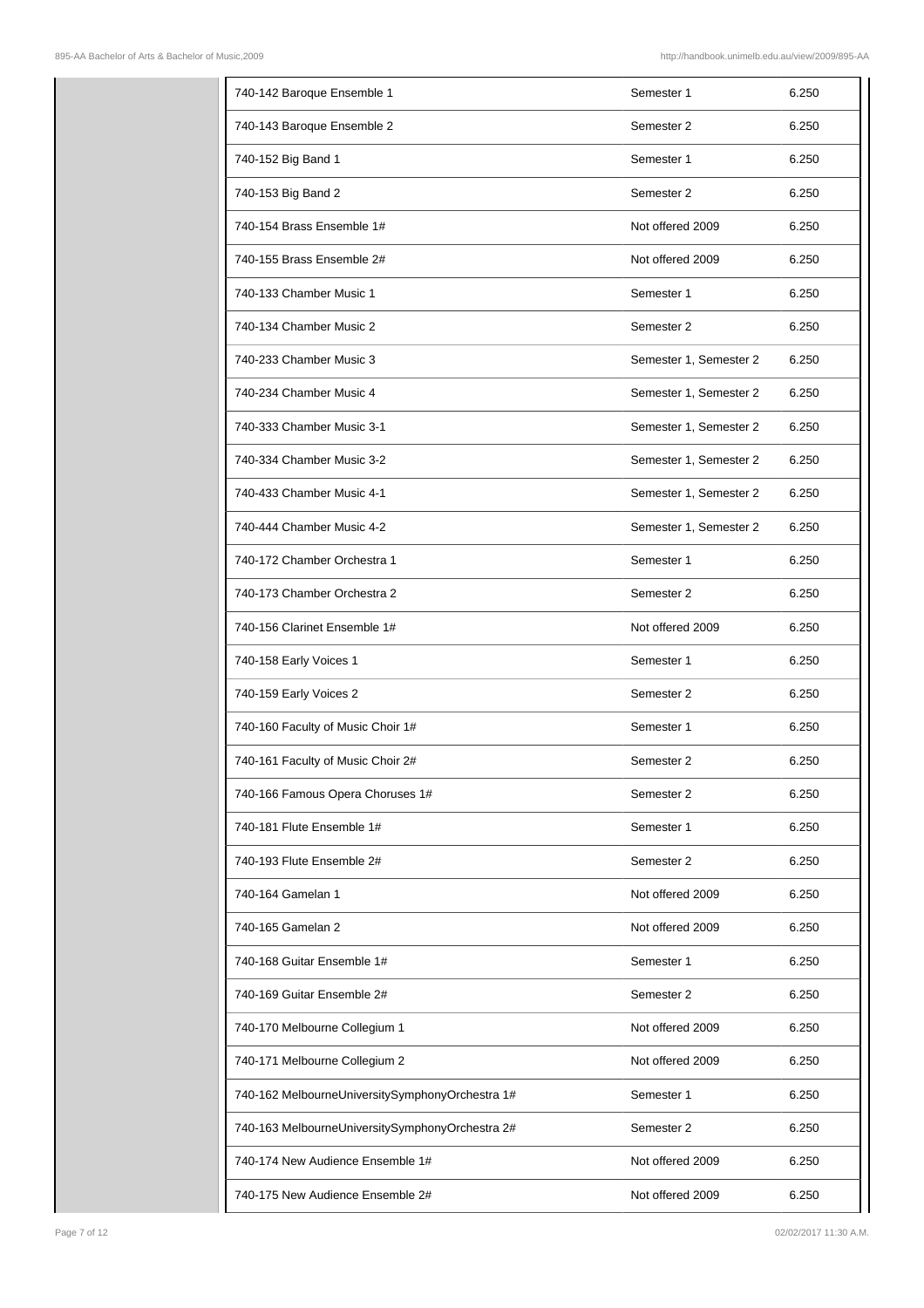| 740-176 Percussion Ensemble 1#<br>Semester 1<br>6.250<br>6.250<br>740-177 Percussion Ensemble 2#<br>Semester 2<br>740-178 Piano Duo and Duet 1#<br>Semester 1<br>6.250<br>740-179 Piano Duo and Duet 2#<br>Semester 2<br>6.250<br>740-180 Recorder Ensemble 1<br>Not offered 2009<br>6.250<br>740-182 Renaissance Dance 1<br>Not offered 2009<br>6.250<br>740-157 Saxophone Ensemble 1#<br>Semester 1<br>6.250<br>740-184 Shakuhachi 1<br>Semester 1<br>6.250<br>740-185 Shakuhachi 2<br>Semester 2<br>6.250<br>740-186 Sinfonia 1#<br>Semester 1<br>6.250<br>740-187 Sinfonia 2#<br>Semester 2<br>6.250<br>740-189 UniOfMelbourne Chinese Music Ensemble 1<br>Semester 1<br>6.250<br>740-190 UniOfMelbourne Chinese Music Ensemble 2<br>Not offered 2009<br>6.250<br>740-167 Viol Consort 1<br>Not offered 2009<br>6.250<br>740-183 Viol Consort 2<br>Not offered 2009<br>6.250<br>740-194 Vocal Ensemble 1#<br>Semester 1<br>6.250<br>740-195 Vocal Ensemble 2#<br>Semester 2<br>6.250<br>740-196 Wind Ensemble 1#<br>Semester 1<br>6.250<br>740-197 Wind Ensemble 2#<br>Semester 2<br>6.250<br>740-048 Multiphonies 1<br>6.250<br>Semester 1<br>740-049 Multiphonies 2<br>6.250<br>Semester 2<br><b>Academic Electives</b><br><b>Subject</b><br><b>Credit</b><br><b>Study Period Commencement:</b><br>Points:<br>740-290 Art Music and Postmodernism<br>Semester 1<br>12.500<br>740-316 Baroque Music of the German World<br>Not offered 2009<br>12.500<br>740-231 Broadway and Music of the Theatre<br>Not offered 2009<br>12.500<br>740-294 Cabaret!<br>Semester 1<br>12.500<br>740-310 Court, Church and Urban Music 1450-1600<br>Semester 2<br>12.500<br>740-409 Early Music Theory and Practice<br>Not offered 2009<br>12.500<br>740-432 The Ethnography of Music<br>Not offered 2009<br>12.500<br>740-144 The Idea of Beethoven<br>Not offered 2009<br>12.500<br>740-300 In the Groove<br>Not offered 2009<br>12.500<br>Not offered 2009<br>740-386 Music Analysis<br>12.500<br>740-449 Music Criticism<br>Not offered 2009<br>12.500 |  |  |
|------------------------------------------------------------------------------------------------------------------------------------------------------------------------------------------------------------------------------------------------------------------------------------------------------------------------------------------------------------------------------------------------------------------------------------------------------------------------------------------------------------------------------------------------------------------------------------------------------------------------------------------------------------------------------------------------------------------------------------------------------------------------------------------------------------------------------------------------------------------------------------------------------------------------------------------------------------------------------------------------------------------------------------------------------------------------------------------------------------------------------------------------------------------------------------------------------------------------------------------------------------------------------------------------------------------------------------------------------------------------------------------------------------------------------------------------------------------------------------------------------------------------------------------------------------------------------------------------------------------------------------------------------------------------------------------------------------------------------------------------------------------------------------------------------------------------------------------------------------------------------------------------------------------------------------------------------------------------------------------------------------------------------------------------|--|--|
|                                                                                                                                                                                                                                                                                                                                                                                                                                                                                                                                                                                                                                                                                                                                                                                                                                                                                                                                                                                                                                                                                                                                                                                                                                                                                                                                                                                                                                                                                                                                                                                                                                                                                                                                                                                                                                                                                                                                                                                                                                                |  |  |
|                                                                                                                                                                                                                                                                                                                                                                                                                                                                                                                                                                                                                                                                                                                                                                                                                                                                                                                                                                                                                                                                                                                                                                                                                                                                                                                                                                                                                                                                                                                                                                                                                                                                                                                                                                                                                                                                                                                                                                                                                                                |  |  |
|                                                                                                                                                                                                                                                                                                                                                                                                                                                                                                                                                                                                                                                                                                                                                                                                                                                                                                                                                                                                                                                                                                                                                                                                                                                                                                                                                                                                                                                                                                                                                                                                                                                                                                                                                                                                                                                                                                                                                                                                                                                |  |  |
|                                                                                                                                                                                                                                                                                                                                                                                                                                                                                                                                                                                                                                                                                                                                                                                                                                                                                                                                                                                                                                                                                                                                                                                                                                                                                                                                                                                                                                                                                                                                                                                                                                                                                                                                                                                                                                                                                                                                                                                                                                                |  |  |
|                                                                                                                                                                                                                                                                                                                                                                                                                                                                                                                                                                                                                                                                                                                                                                                                                                                                                                                                                                                                                                                                                                                                                                                                                                                                                                                                                                                                                                                                                                                                                                                                                                                                                                                                                                                                                                                                                                                                                                                                                                                |  |  |
|                                                                                                                                                                                                                                                                                                                                                                                                                                                                                                                                                                                                                                                                                                                                                                                                                                                                                                                                                                                                                                                                                                                                                                                                                                                                                                                                                                                                                                                                                                                                                                                                                                                                                                                                                                                                                                                                                                                                                                                                                                                |  |  |
|                                                                                                                                                                                                                                                                                                                                                                                                                                                                                                                                                                                                                                                                                                                                                                                                                                                                                                                                                                                                                                                                                                                                                                                                                                                                                                                                                                                                                                                                                                                                                                                                                                                                                                                                                                                                                                                                                                                                                                                                                                                |  |  |
|                                                                                                                                                                                                                                                                                                                                                                                                                                                                                                                                                                                                                                                                                                                                                                                                                                                                                                                                                                                                                                                                                                                                                                                                                                                                                                                                                                                                                                                                                                                                                                                                                                                                                                                                                                                                                                                                                                                                                                                                                                                |  |  |
|                                                                                                                                                                                                                                                                                                                                                                                                                                                                                                                                                                                                                                                                                                                                                                                                                                                                                                                                                                                                                                                                                                                                                                                                                                                                                                                                                                                                                                                                                                                                                                                                                                                                                                                                                                                                                                                                                                                                                                                                                                                |  |  |
|                                                                                                                                                                                                                                                                                                                                                                                                                                                                                                                                                                                                                                                                                                                                                                                                                                                                                                                                                                                                                                                                                                                                                                                                                                                                                                                                                                                                                                                                                                                                                                                                                                                                                                                                                                                                                                                                                                                                                                                                                                                |  |  |
|                                                                                                                                                                                                                                                                                                                                                                                                                                                                                                                                                                                                                                                                                                                                                                                                                                                                                                                                                                                                                                                                                                                                                                                                                                                                                                                                                                                                                                                                                                                                                                                                                                                                                                                                                                                                                                                                                                                                                                                                                                                |  |  |
|                                                                                                                                                                                                                                                                                                                                                                                                                                                                                                                                                                                                                                                                                                                                                                                                                                                                                                                                                                                                                                                                                                                                                                                                                                                                                                                                                                                                                                                                                                                                                                                                                                                                                                                                                                                                                                                                                                                                                                                                                                                |  |  |
|                                                                                                                                                                                                                                                                                                                                                                                                                                                                                                                                                                                                                                                                                                                                                                                                                                                                                                                                                                                                                                                                                                                                                                                                                                                                                                                                                                                                                                                                                                                                                                                                                                                                                                                                                                                                                                                                                                                                                                                                                                                |  |  |
|                                                                                                                                                                                                                                                                                                                                                                                                                                                                                                                                                                                                                                                                                                                                                                                                                                                                                                                                                                                                                                                                                                                                                                                                                                                                                                                                                                                                                                                                                                                                                                                                                                                                                                                                                                                                                                                                                                                                                                                                                                                |  |  |
|                                                                                                                                                                                                                                                                                                                                                                                                                                                                                                                                                                                                                                                                                                                                                                                                                                                                                                                                                                                                                                                                                                                                                                                                                                                                                                                                                                                                                                                                                                                                                                                                                                                                                                                                                                                                                                                                                                                                                                                                                                                |  |  |
|                                                                                                                                                                                                                                                                                                                                                                                                                                                                                                                                                                                                                                                                                                                                                                                                                                                                                                                                                                                                                                                                                                                                                                                                                                                                                                                                                                                                                                                                                                                                                                                                                                                                                                                                                                                                                                                                                                                                                                                                                                                |  |  |
|                                                                                                                                                                                                                                                                                                                                                                                                                                                                                                                                                                                                                                                                                                                                                                                                                                                                                                                                                                                                                                                                                                                                                                                                                                                                                                                                                                                                                                                                                                                                                                                                                                                                                                                                                                                                                                                                                                                                                                                                                                                |  |  |
|                                                                                                                                                                                                                                                                                                                                                                                                                                                                                                                                                                                                                                                                                                                                                                                                                                                                                                                                                                                                                                                                                                                                                                                                                                                                                                                                                                                                                                                                                                                                                                                                                                                                                                                                                                                                                                                                                                                                                                                                                                                |  |  |
|                                                                                                                                                                                                                                                                                                                                                                                                                                                                                                                                                                                                                                                                                                                                                                                                                                                                                                                                                                                                                                                                                                                                                                                                                                                                                                                                                                                                                                                                                                                                                                                                                                                                                                                                                                                                                                                                                                                                                                                                                                                |  |  |
|                                                                                                                                                                                                                                                                                                                                                                                                                                                                                                                                                                                                                                                                                                                                                                                                                                                                                                                                                                                                                                                                                                                                                                                                                                                                                                                                                                                                                                                                                                                                                                                                                                                                                                                                                                                                                                                                                                                                                                                                                                                |  |  |
|                                                                                                                                                                                                                                                                                                                                                                                                                                                                                                                                                                                                                                                                                                                                                                                                                                                                                                                                                                                                                                                                                                                                                                                                                                                                                                                                                                                                                                                                                                                                                                                                                                                                                                                                                                                                                                                                                                                                                                                                                                                |  |  |
|                                                                                                                                                                                                                                                                                                                                                                                                                                                                                                                                                                                                                                                                                                                                                                                                                                                                                                                                                                                                                                                                                                                                                                                                                                                                                                                                                                                                                                                                                                                                                                                                                                                                                                                                                                                                                                                                                                                                                                                                                                                |  |  |
|                                                                                                                                                                                                                                                                                                                                                                                                                                                                                                                                                                                                                                                                                                                                                                                                                                                                                                                                                                                                                                                                                                                                                                                                                                                                                                                                                                                                                                                                                                                                                                                                                                                                                                                                                                                                                                                                                                                                                                                                                                                |  |  |
|                                                                                                                                                                                                                                                                                                                                                                                                                                                                                                                                                                                                                                                                                                                                                                                                                                                                                                                                                                                                                                                                                                                                                                                                                                                                                                                                                                                                                                                                                                                                                                                                                                                                                                                                                                                                                                                                                                                                                                                                                                                |  |  |
|                                                                                                                                                                                                                                                                                                                                                                                                                                                                                                                                                                                                                                                                                                                                                                                                                                                                                                                                                                                                                                                                                                                                                                                                                                                                                                                                                                                                                                                                                                                                                                                                                                                                                                                                                                                                                                                                                                                                                                                                                                                |  |  |
|                                                                                                                                                                                                                                                                                                                                                                                                                                                                                                                                                                                                                                                                                                                                                                                                                                                                                                                                                                                                                                                                                                                                                                                                                                                                                                                                                                                                                                                                                                                                                                                                                                                                                                                                                                                                                                                                                                                                                                                                                                                |  |  |
|                                                                                                                                                                                                                                                                                                                                                                                                                                                                                                                                                                                                                                                                                                                                                                                                                                                                                                                                                                                                                                                                                                                                                                                                                                                                                                                                                                                                                                                                                                                                                                                                                                                                                                                                                                                                                                                                                                                                                                                                                                                |  |  |
|                                                                                                                                                                                                                                                                                                                                                                                                                                                                                                                                                                                                                                                                                                                                                                                                                                                                                                                                                                                                                                                                                                                                                                                                                                                                                                                                                                                                                                                                                                                                                                                                                                                                                                                                                                                                                                                                                                                                                                                                                                                |  |  |
|                                                                                                                                                                                                                                                                                                                                                                                                                                                                                                                                                                                                                                                                                                                                                                                                                                                                                                                                                                                                                                                                                                                                                                                                                                                                                                                                                                                                                                                                                                                                                                                                                                                                                                                                                                                                                                                                                                                                                                                                                                                |  |  |
|                                                                                                                                                                                                                                                                                                                                                                                                                                                                                                                                                                                                                                                                                                                                                                                                                                                                                                                                                                                                                                                                                                                                                                                                                                                                                                                                                                                                                                                                                                                                                                                                                                                                                                                                                                                                                                                                                                                                                                                                                                                |  |  |
|                                                                                                                                                                                                                                                                                                                                                                                                                                                                                                                                                                                                                                                                                                                                                                                                                                                                                                                                                                                                                                                                                                                                                                                                                                                                                                                                                                                                                                                                                                                                                                                                                                                                                                                                                                                                                                                                                                                                                                                                                                                |  |  |
|                                                                                                                                                                                                                                                                                                                                                                                                                                                                                                                                                                                                                                                                                                                                                                                                                                                                                                                                                                                                                                                                                                                                                                                                                                                                                                                                                                                                                                                                                                                                                                                                                                                                                                                                                                                                                                                                                                                                                                                                                                                |  |  |
|                                                                                                                                                                                                                                                                                                                                                                                                                                                                                                                                                                                                                                                                                                                                                                                                                                                                                                                                                                                                                                                                                                                                                                                                                                                                                                                                                                                                                                                                                                                                                                                                                                                                                                                                                                                                                                                                                                                                                                                                                                                |  |  |
|                                                                                                                                                                                                                                                                                                                                                                                                                                                                                                                                                                                                                                                                                                                                                                                                                                                                                                                                                                                                                                                                                                                                                                                                                                                                                                                                                                                                                                                                                                                                                                                                                                                                                                                                                                                                                                                                                                                                                                                                                                                |  |  |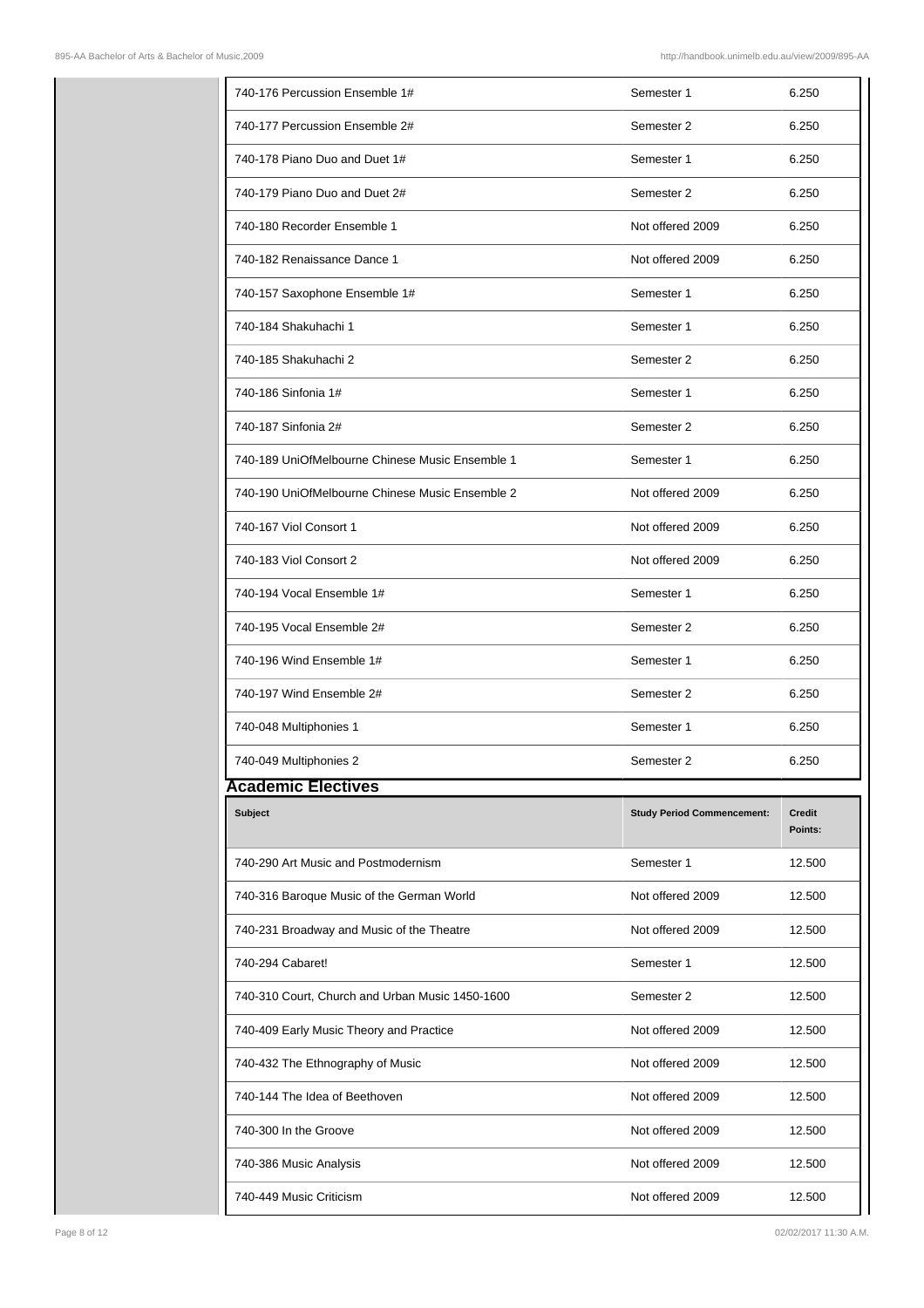| 740-341 Music Cultures of Asia                   | Not offered 2009                  | 12.500                   |
|--------------------------------------------------|-----------------------------------|--------------------------|
| 740-301 Music and Film since 1900                | Not offered 2009                  | 12.500                   |
| 740-345 Music and Health                         | Semester 2                        | 12.500                   |
| 740-302 The Music of Java and Bali               | Not offered 2009                  | 12.50                    |
| 740-304 Music of the Manuscript Tradition        | Not offered 2009                  | 12.500                   |
| 740-366 Music Psychology                         | Semester 1                        | 12.500                   |
| 740-466 Music and the Shaman                     | Not offered 2009                  | 12.500                   |
| 740-353 The Music Of Spain                       | Not offered 2009                  | 12.500                   |
| 740-052 Music of the World                       | Not offered 2009                  | 12.500                   |
| 740-359 Musicological Research Methods 1         | Semester 1                        | 12.500                   |
| 740-312 Notation and Music Editing               | Not offered 2009                  | 12.500                   |
| 740-464 Paris! Berlioz to the Ballets Russes     | Semester 1                        | 12.500                   |
| 740-439 Rainforest Societies and their Music     | Not offered 2009                  | 12.500                   |
| 740-315 Romantic Piano Music                     | Not offered 2009                  | 12.500                   |
| 740-317 Sex, Death and the Ecstatic in Music     | Not offered 2009                  | 12.500                   |
| 740-455 Stravinsky and Music of the 20th Century | Not offered 2009                  | 12.500                   |
| 740-381 Studies In Opera                         | Not offered 2009                  | 12.500                   |
|                                                  |                                   |                          |
| 740-318 Wagner's Ring                            | Semester 2                        | 12.500                   |
| 740-465 Women in Music                           | Not offered 2009                  | 12.500                   |
| 740-091 Ragtime to Rap: Popular Music Since 1900 | Semester 2                        | 12.500                   |
| <b>Applied Electives</b>                         |                                   |                          |
| <b>Subject</b>                                   | <b>Study Period Commencement:</b> | <b>Credit</b><br>Points: |
| 740-393 Approaches to Music Pedagogy             | Semester 1                        | 12.500                   |
| 740-188 Art of Gesture for Singers and Actors    | Semester 1                        | 12.500                   |
| 740-426 Career Preparation in Music 1            | Semester 1, Semester 2            | 12.500                   |
| 740-498 Career Preparation in Music 2            | Semester 1, Semester 2            | 12.500                   |
| 740-275 Composition Studies                      | Semester 2                        | 12.500                   |
| 740-480 Conducting                               | Semester 1                        | 12.500                   |
| 740-356 Electro-Acoustic Music                   | Semester 1                        | 12.500                   |
| 740-470 Historical Performance Practice          | Semester 2                        | 12.500                   |
| 740-222 Instrumental Teaching A                  | Semester 1                        | 6.250                    |
| 740-223 Instrumental Teaching B                  | Semester 2                        | 6.250                    |
| 740-391 Minor Practical Study 3-1                | Semester 1, Semester 2            | 6.250                    |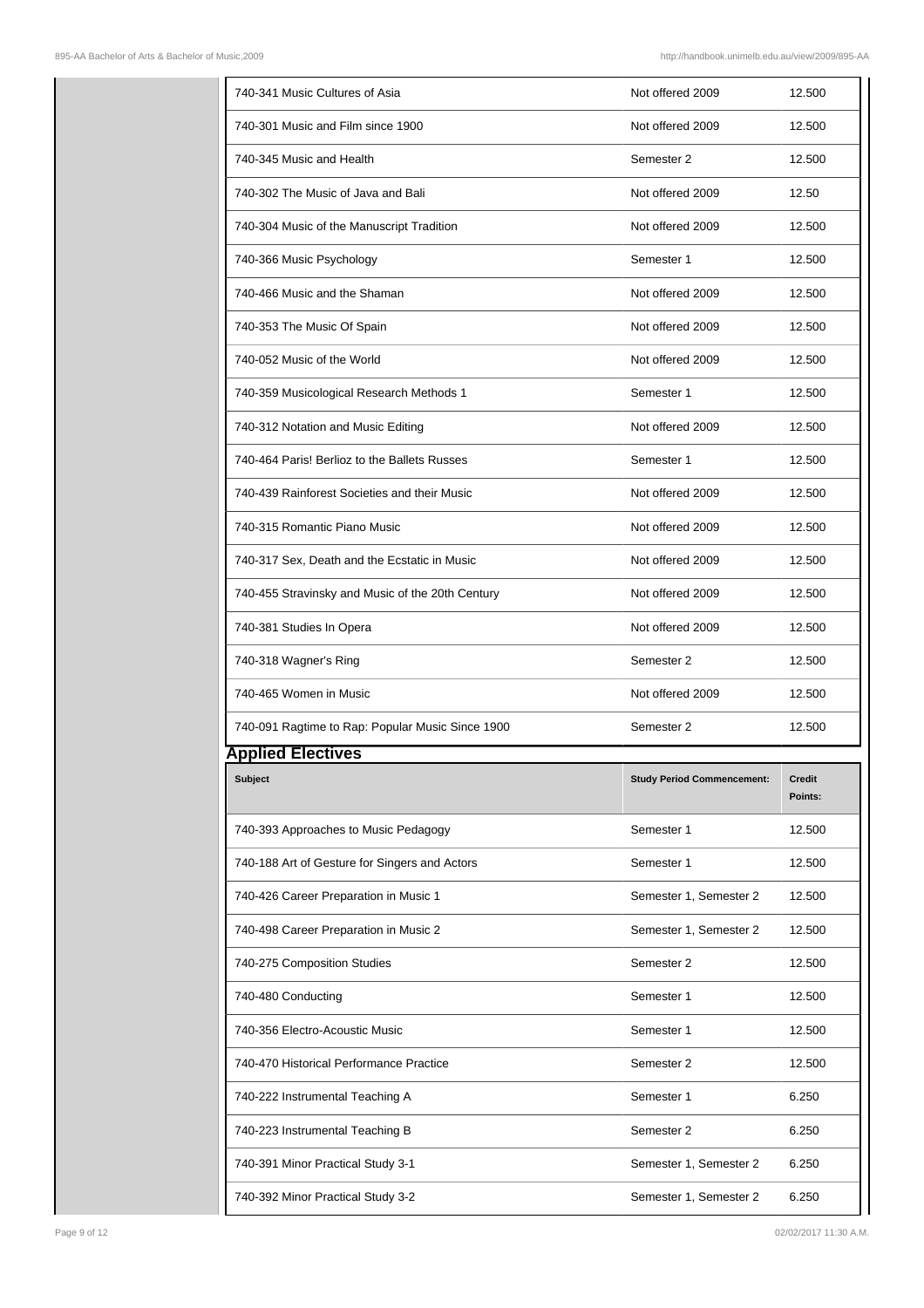| 740-491 Minor Practical Study 4-1 | Semester 1, Semester 2 | 6.250  |
|-----------------------------------|------------------------|--------|
| 740-492 Minor Practical Study 4-2 | Semester 1, Semester 2 | 6.250  |
| 740-377 Music Techniques 3-2      | Semester 2             | 12.500 |
| 740-342 Orchestration             | Semester 2             | 12.500 |
| 740-397 Special Study             | Semester 1, Semester 2 | 12.500 |

#### **BMus(Hons) within the BA/BMus**

The BMus component of this combined degree may be awarded with Honours, on the recommendation of the Board of Examiners, on the basis of a student's performance in third and fourth year level music subjects (indicated by subject codes: 740-3xx or 740-4xx), excluding Ensemble electives. Music Techniques 2-2 and core music history subjects, when taken in year 3 (or later) as part of a standard course plan in a combined degree, will be included in the honours calculation.

- To be eligible for honours, students must take 37.5 points from the following subjects at 4th year level. Pre-requisite for all subjects is special permission.
	- # Dissertation 37.50
	- # Music Performance 4-1 18.75
	- # Music Performance 4-2 18.75
	- $#$  Composition 2-1 18.75
	- # Composition 2-2 18.75
	- # Composition 3-1 18.75
	- # Composition 3-2 18.75
	- $#$  Practical Study 4-1\* 12.50
	- $#$  Practical Study 4-2\* 12.50

\*Plus 1 academic/applied elective at 4th year level

An overall honours result is calculated as follows:

- $_{\#}$  best 50 points of music subjects taken at 3rd year level;
- $_{\#}$  best 37.5 points of music subjects taken at 4th year level;
- $_\#$  the mark for each subject is weighted according to its point value in the course;
- $_{\#}$  4th year marks are weighted 2:1 against 3rd year marks;

students who achieve an average result of 80 per cent or above will be awarded the degree with Honours.

| <b>Entry Requirements:</b>                        | There will be no further entry into this course from 2007.                                                                                                                                                                                                                                                                                                                                                                                                                                                                                                                                                                                                                                                                                                                                                                                                                                                                                                                                                                                                                                                                                                          |
|---------------------------------------------------|---------------------------------------------------------------------------------------------------------------------------------------------------------------------------------------------------------------------------------------------------------------------------------------------------------------------------------------------------------------------------------------------------------------------------------------------------------------------------------------------------------------------------------------------------------------------------------------------------------------------------------------------------------------------------------------------------------------------------------------------------------------------------------------------------------------------------------------------------------------------------------------------------------------------------------------------------------------------------------------------------------------------------------------------------------------------------------------------------------------------------------------------------------------------|
| <b>Core Participation</b><br><b>Requirements:</b> | The Bachelor of Arts requires a standard level of ability across all disciplines. It will be assumed<br>students are able to access and attend classes on a regular basis, are capable of learning<br>in a University environment and will be able to take responsibility for their own learning. Any<br>ability beyond this threshold will be robustly supported through the curriculum. There are no pre-<br>requisites for first year subjects, and any intensive use of IT or technologies will be adequately<br>supported. Certain subjects have more specific requirements and demands, such as fieldwork<br>or travelling, which are clearly outlined in the subject description. The University is dedicated<br>to provide support to those with special requirements. The Faculty Disability Contact Officer<br>works with students, the University Disability Liaison Unit and teaching staff to assist students<br>with their special requirements, with a particular focus on accommodations for in-class and<br>examination assessment tasks. Further details on the disability support scheme can be found at<br>the Disability Liaison Unit website. |
| <b>Further Study:</b>                             | The Faculty of Music offers a wide range of graduate courses:<br>$#$ Master of Music - specialisations available in Performance, Conducting, Composition,<br>Musicology/Ethnomusicology and Music Therapy (by research)<br># Master of Music Studies (by coursework, including intensive mode subjects) -<br>specialisations available in Performance/Teaching, Composition, Musicology/<br>Ethnomusicology.                                                                                                                                                                                                                                                                                                                                                                                                                                                                                                                                                                                                                                                                                                                                                        |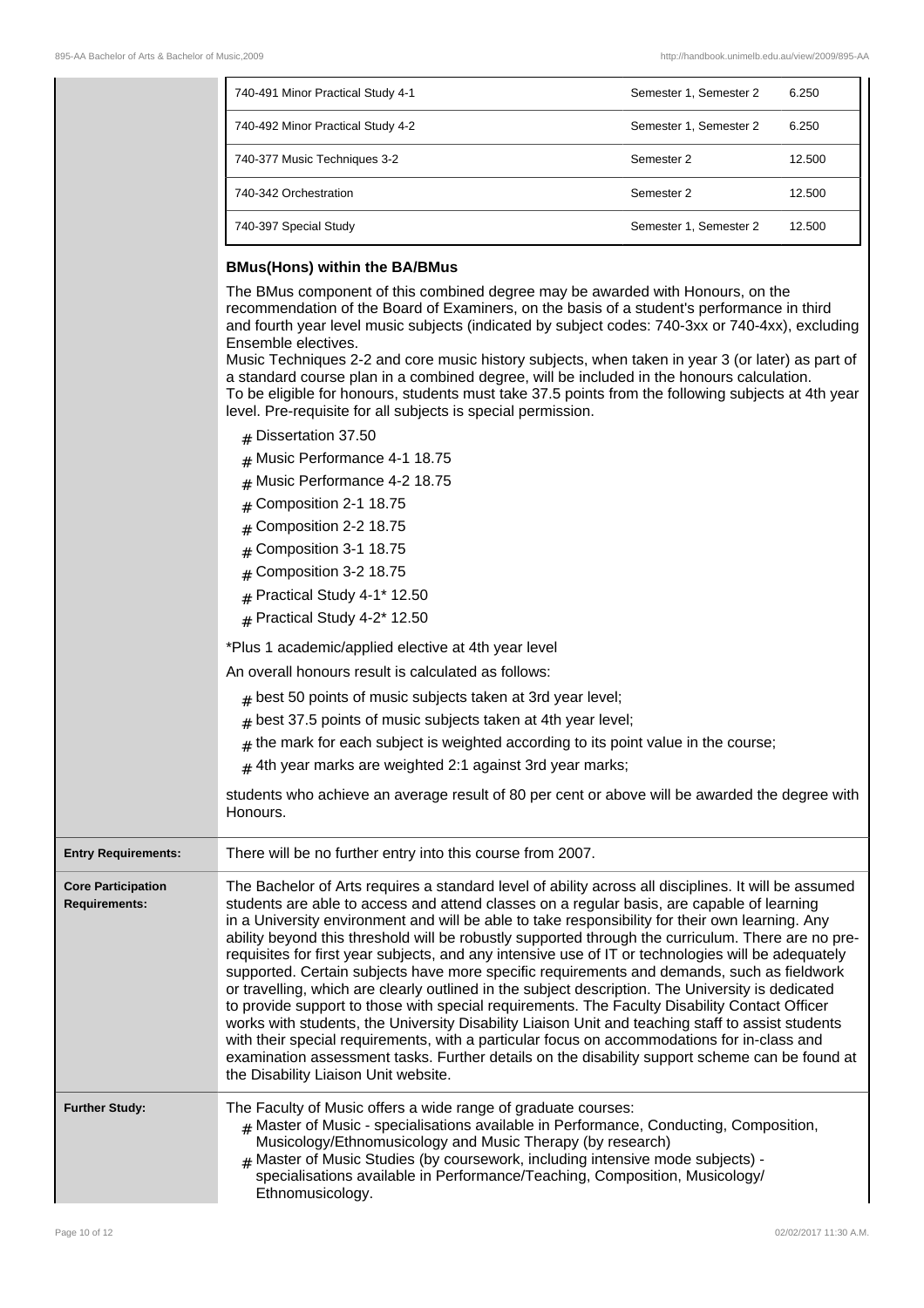|                             | # Master of Music Therapy - A coursework program leading to professional registration as<br>Music Therapists (RMT) with the Australian Music Therapy Association (Inc.).<br>$#$ Doctor of Musical Arts - a professional coursework doctorate in music performance.<br># Doctor of Philosophy - Music (Thesis only)<br># Doctor of Philosophy - Performance (50% Performance, 50% Thesis)<br>$#$ Graduate Diploma in Guided Imagery and Music - an intensive mode coursework degree<br>providing advanced level training in Guided Imagery and Music (GIM) therapy.<br>$_{\rm H}$ Postgraduate Certificate/Diploma in Music - a pathway for music graduates with a three-<br>year degree to gain an Honours degree equivalent and thereby become eligible for<br>higher degree study. Specialisations available in Performance, Composition, Musicology/<br>Ethnomusicology, Instrumental/Vocal Teaching and Early Music.<br>$_{\text{\#}}$ Graduate Certificate/Diploma in Music - designed for university graduates in any field who                                                                                                                                                                                                                                                                                                                                                                                                                                                                                                                                                                                                                                                                                                  |
|-----------------------------|----------------------------------------------------------------------------------------------------------------------------------------------------------------------------------------------------------------------------------------------------------------------------------------------------------------------------------------------------------------------------------------------------------------------------------------------------------------------------------------------------------------------------------------------------------------------------------------------------------------------------------------------------------------------------------------------------------------------------------------------------------------------------------------------------------------------------------------------------------------------------------------------------------------------------------------------------------------------------------------------------------------------------------------------------------------------------------------------------------------------------------------------------------------------------------------------------------------------------------------------------------------------------------------------------------------------------------------------------------------------------------------------------------------------------------------------------------------------------------------------------------------------------------------------------------------------------------------------------------------------------------------------------------------------------------------------------------------------------------------|
|                             | wish to undertake university-level study in music.                                                                                                                                                                                                                                                                                                                                                                                                                                                                                                                                                                                                                                                                                                                                                                                                                                                                                                                                                                                                                                                                                                                                                                                                                                                                                                                                                                                                                                                                                                                                                                                                                                                                                     |
|                             | For further information on graduate study options, see www.futurestudents.unimelb.edu.au<br><b>Honours</b><br>Depending on your major area of study, you have the option of applying for an Honours year<br>after you complete the BA, which will include a research project. For more information on<br>entry to Honours, see the Arts webpage (http://www.arts.unimelb.edu.au/futurestudents/<br>programs/Honours.html).<br><b>Coursework Masters</b><br>If you wish to continue your professional studies at postgraduate level, the studies you<br>undertake in your major can provide a direct pathway to Coursework Masters Degrees in areas<br>such as editing, media and communications, public policy and management, international<br>studies, arts management, development studies and many more. Entry is based on academic<br>merit and in most cases requires a Bachelors degree or equivalent in the relevant study area.<br>You will also be well-prepared to undertake a Melbourne Model Graduate Professional Degree<br>in areas such as law, teaching and commerce.<br>For more information on entry into a coursework masters degree, see the <b>Arts coursework</b><br>programs webpage (http://www.arts.unimelb.edu.au/futurestudents/programs/<br>pg-programs.html), or the University graduate programs webpage (http://<br>www.futurestudents.unimelb.edu.au/grad/).<br><b>Research Higher Degrees</b><br>If you wish to undertake advanced research and explore particular study areas in more depth,<br>there will be opportunities to proceed to a range of Research Higher Degrees at masters and<br>doctoral level. For more information about research higher degree study in Arts, see the <b>Arts</b> |
|                             |                                                                                                                                                                                                                                                                                                                                                                                                                                                                                                                                                                                                                                                                                                                                                                                                                                                                                                                                                                                                                                                                                                                                                                                                                                                                                                                                                                                                                                                                                                                                                                                                                                                                                                                                        |
| <b>Graduate Attributes:</b> | webpage (http://www.arts.unimelb.edu.au/futurestudents/research/).<br>For the graduate attributes of Arts students, see the course objectives. For the graduate                                                                                                                                                                                                                                                                                                                                                                                                                                                                                                                                                                                                                                                                                                                                                                                                                                                                                                                                                                                                                                                                                                                                                                                                                                                                                                                                                                                                                                                                                                                                                                        |
| <b>Generic Skills:</b>      | attributes of Music students, see http://handbook.unimelb.edu.au/view/2009/655-AA<br>Arts students are encouraged to pursue their academic interests and professional aspirations<br>by taking a variety of subjects in a range of different areas of study. All arts subjects provide<br>students with transferable generic skills that prepare them for further study and the workplace.<br>As a result of attendance at scheduled classes, participation in planned activities and discussion<br>groups, and timely completion of essays and assignments, arts graduates should acquire                                                                                                                                                                                                                                                                                                                                                                                                                                                                                                                                                                                                                                                                                                                                                                                                                                                                                                                                                                                                                                                                                                                                             |
|                             | transferable generic skills in the following areas:<br>$#$ research<br>through competent use of the library, electronic databases, and other information sources,<br>and the definition of areas of inquiry and methods of research;                                                                                                                                                                                                                                                                                                                                                                                                                                                                                                                                                                                                                                                                                                                                                                                                                                                                                                                                                                                                                                                                                                                                                                                                                                                                                                                                                                                                                                                                                                   |
|                             | $#$ critical thinking and analysis<br>through recommended reading, essay writing and tutorial discussion, and by determining<br>the strength of an argument;                                                                                                                                                                                                                                                                                                                                                                                                                                                                                                                                                                                                                                                                                                                                                                                                                                                                                                                                                                                                                                                                                                                                                                                                                                                                                                                                                                                                                                                                                                                                                                           |
|                             | # thinking in theoretical terms<br>through lectures, tutorial discussion, essay writing and engagement in the methodologies of<br>the humanities and social sciences;                                                                                                                                                                                                                                                                                                                                                                                                                                                                                                                                                                                                                                                                                                                                                                                                                                                                                                                                                                                                                                                                                                                                                                                                                                                                                                                                                                                                                                                                                                                                                                  |